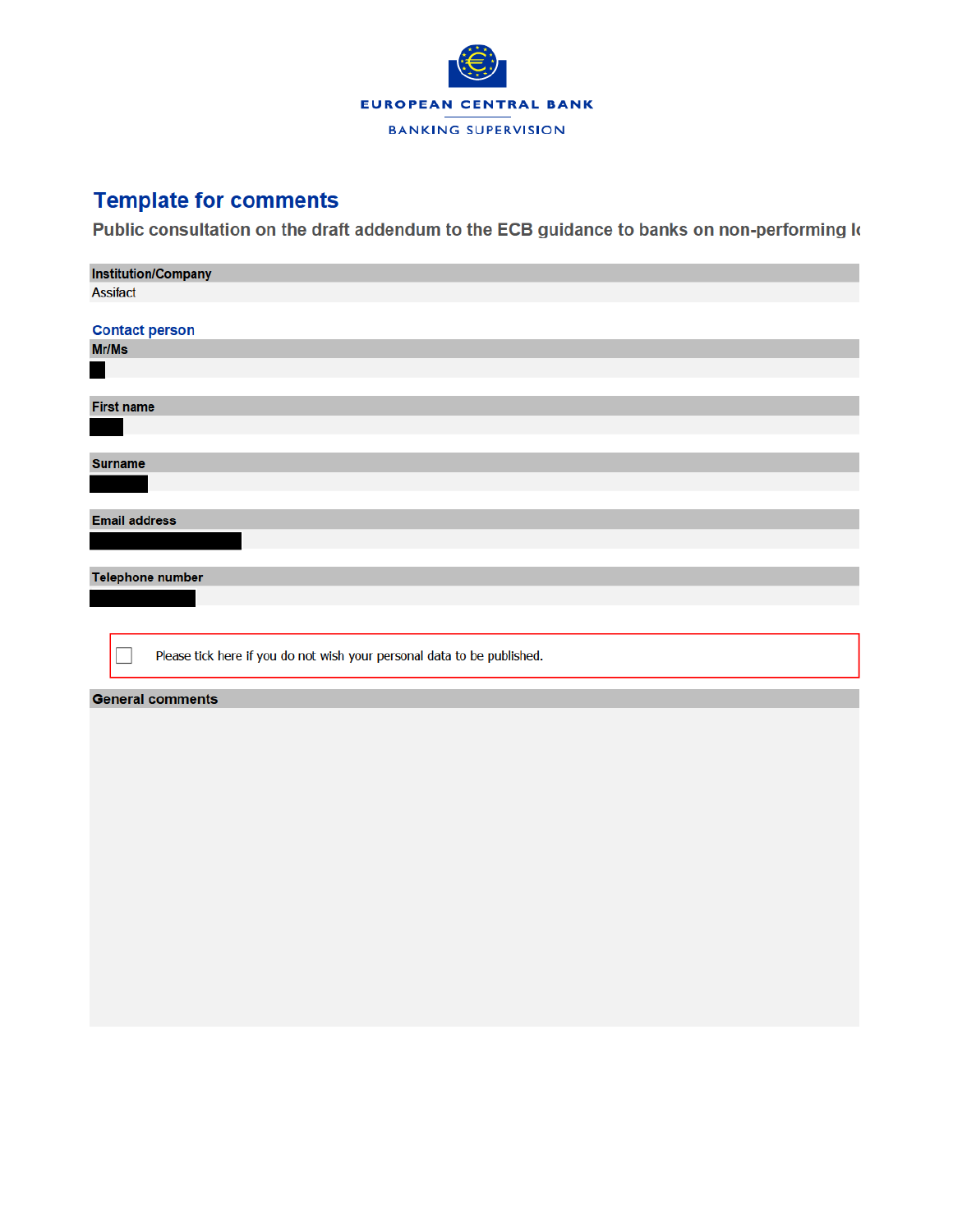#### **Template for comments**

**Public consultation on the draft addendum to the ECB guidance to banks on non-performing loans**

Please enter all your feedback in this list.<br>When entering feedback, please make sure that:<br>• each comment deals with a single issue only;<br>• you indicate the relevant article/chapter/paragraph, where appropriate;<br>• you ind

| <b>Deadline:</b> | 8 December 2017 |
|------------------|-----------------|
|                  |                 |

| ID | <b>Chapter</b>                            | Paragraph Page | Type of<br>comment | <b>Detailed comment</b>                                                                                                                                                                                                                                                                                                                                                                                                                                                                                                                                                                                                                                                                                                                                                                                                                                                                                                                                                                                                                                                                                                                                                                                                    | Concise statement as to why your<br>comment should be taken on board                                                                                                                                                | Name of<br>commenter | Personal data |
|----|-------------------------------------------|----------------|--------------------|----------------------------------------------------------------------------------------------------------------------------------------------------------------------------------------------------------------------------------------------------------------------------------------------------------------------------------------------------------------------------------------------------------------------------------------------------------------------------------------------------------------------------------------------------------------------------------------------------------------------------------------------------------------------------------------------------------------------------------------------------------------------------------------------------------------------------------------------------------------------------------------------------------------------------------------------------------------------------------------------------------------------------------------------------------------------------------------------------------------------------------------------------------------------------------------------------------------------------|---------------------------------------------------------------------------------------------------------------------------------------------------------------------------------------------------------------------|----------------------|---------------|
|    | 1 - Background                            |                | Clarification      | The "Addendum" states that "This addendum does not intend to substitute or supersede any applicable regulatory or accounting requirement or guidance from existing EU regulations<br>or directives and their national transpositions, applicable national requlation of accounting, binding rules and quidelines of accounting standard setters or equivalent, or quidelines<br>issued by the European Banking Authority (EBA)". However, we underline that in this Addendum the SSM sets its expectations and ask institutions to "comply or explain" so that thosel <sup>We believe</sup> the Addendum generates<br>expectations cannot be really considered as "non-binding" while we also see significant conflict with existing applicable accounting rules (both at national and international level) and<br>particular with IFRS 9. We also wish to highlight that the Addendum addresses an issue that should need primary legislation, so that the proposed approach looks to go far beyond the addresses an issue that goes beyond the<br>SSM powers: the addendum indeed lacks the absence of legal effects as non-compliance could trigger Pillar 2 effects.                                                   | conflicts with existing accounting rules and<br>SSM powers                                                                                                                                                          |                      | Publish       |
|    | 21 - Background                           |                | Clarification      | We feel uncomfortable with such important issue being treated with lack of coordination between the European bodies (two ongoing consultation on the same topic providing different<br>approaches by the European Commission and the ECB) and without a proper time schedule to analyze the framework, provide impact assessment and propose appropriate solutions<br>to the numerous issues that the proposal raises.                                                                                                                                                                                                                                                                                                                                                                                                                                                                                                                                                                                                                                                                                                                                                                                                     | Lack of coordination generates uncertainty in<br>institutions and markets                                                                                                                                           |                      | Publish       |
|    | 2 - Genera<br>Concept                     |                | <b>Deletion</b>    | The calendar approach is not consistent with the prudential and accounting systems that has been at the basis of the current requlatory environment (CRD/CRR, IFRS 9) and that is<br>based on the reliance to the institutions' internal estimates of expected losses                                                                                                                                                                                                                                                                                                                                                                                                                                                                                                                                                                                                                                                                                                                                                                                                                                                                                                                                                      | Inconsistency between calendar approach<br>and current prudential and accounting<br>regulation                                                                                                                      |                      | Publish       |
|    | <sup>2</sup> - Genera<br>Concept          | 2.1            | <b>Deletion</b>    | "This addendum will be applicable as of its date of publication. Finally, the backstops are applicable at a minimum to new NPEs classified as such from January 2018 onward". We<br>advise that the deadline for the consultation and the date of application are too close. The Addendum would impact significantly on business models and operations if adopted.<br>Moreover, as the institutions are already engaged in the implementation of IFRS 9, that already requires significant efforts, we believe that the discussion of such new requirement<br>should be postponed at least at the end of the first year of application of IFRS 9. Indeed, one of the main innovations of IFRS 9 is that it seek a more accurate and forward-looking<br>provisioning based on the expected loss. We therefore suggest to wait for IFRS 9 to show its effects before to introduce another piece of regulation which looks in open conflict with<br>the former.                                                                                                                                                                                                                                                               | The discussion should be postponed at least<br>at the end of the first IFRS 9 exercise, as the<br>Addendum appears to be in open conflict<br>with IFRS 9, which already aims to prompt<br>and adequate provisioning |                      | Publish       |
|    | 2 - General<br>Concept                    |                | Clarification      | We would like however to underline some potential pitfalls of the approach that could generate practical and feasibility issues:<br>. Potential conflict with the CRR treatment for credit risk, as the approach does not explain the effects of the deduction on risk weighted assets (150% for default exposures under the<br>standardized approach). In perspective, it looks like the waiver that allows to weight 100% instead of 150% NPEs that are impaired for more than 20% of the value is being questioned<br>in the future evolution of the Basel agreement, so that there could be a double counting of risk;<br>. Conflict with national laws or international regulation, such IFRS 9, providing different principles for loan loss provisioning;<br>. Conflict between the legal validity of collaterals/quarantees and the proposed approach to consider only collaterals eligible for credit risk mitigation purposes;<br>. Conflict with insolvency frameworks that are more and more oriented to allow the continuity of the client's business as institutions will be incentivized to enforce promptly and<br>immediately any client in default status, thus reducing the likelihood of its survival. | A calendar approach to provisioning would<br>rise a number of unintended consequences.                                                                                                                              |                      | Publish       |
|    | 5 - Related<br>6 supervisory<br>reporting |                | Amendment          | "All banks should report to their respective JSTs at least on an annual basis the coverage levels by NPE vintage, with regard to the newly classified NPEs after 1 January 2018." We<br>disagree. Considered the profound impact of such approach on the institutions' credit policies, it should apply only to newly originated exposures and not on newly classified NPEs in<br>order to avoid bias. For revolving facilities, any backstop would apply to new client relationships starting from the cut-off date.                                                                                                                                                                                                                                                                                                                                                                                                                                                                                                                                                                                                                                                                                                      | Impacts on credit policies suggest to apply<br>only to newly originated loans                                                                                                                                       |                      | Publish       |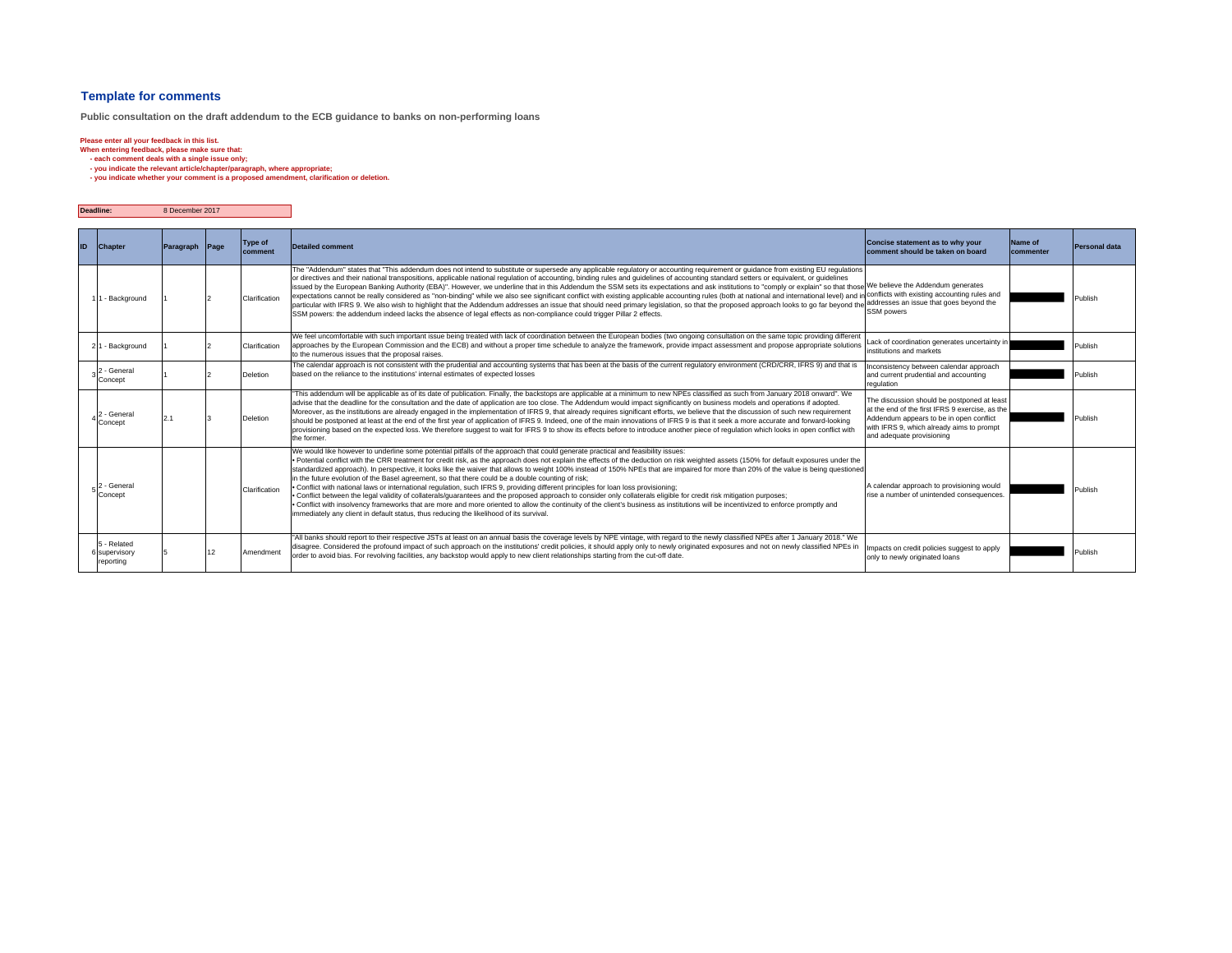| 2 - General<br>Concept |     | Amendment | Given that NPLs are not a real issue for the factoring industry, we understand that the backstop does not adress it directly. Nevertheless, as we already mentioned, we see a number<br>of significant pitfalls and unintended consequences due to the design and calibration of a prudential backstop.<br>In general<br>• an incentive to institutions to enforce promptly and immediately the collaterals any time a client falls in default status, thus reducing the likelihood of its survival, in spite of the<br>attention that the insolvency frameworks put on the necessary efforts to save the business<br>• an increase of legal claims against the institutions due to the previous incentive to enforce<br>. an alteration of the parity between European institutions and a breach of the level playing field principle due to the impossibility to make provisions consistently with the legal context<br>in which each institution operates.<br>In particular, in the case of factoring and purchased trade receivables:<br>an inconsistent treatment of the collaterals (trade receivables or credit insurance) in case the collaterals would be considered only if eligible for CRM (the requirements stated by the<br>CRR do not necessarily take into account the effective recoverability of the collaterals as they pursue different goals)<br>· a massive use of exemptions under a "comply or explain" principle which would also require significant operational burden<br>an increase in volatility of P&Ls or CET1 due to the large amount of past due exposures that falls under the EBA definition of default but gets back to performing status after a while<br>all in all, factoring, as well as other low risk products, would be unduly punished by an unnecessary increase in the cost of risk<br>We therefore suggest that no general prudential backstops but individual assessment of insufficient provisioning under the current powers of the SSM would be the best solution to<br>properly treat the issue of insufficient provisioning for non performing exposures.<br>n the case a prudential backstop was however introduced, we feel that a common rule based on the proposed approach would be oversimplified and could generate more problems<br>than benefits. To summarize, a common regulatory prudential backstop on provisioning for NPLs could have unintended negative effects on:<br>the regulatory capital level and the credit policies of the institutions<br>the par condicio between European institutions<br>the comparability of financial reportings of institutions operating in different Countries<br>• the cost of risk of low risk, asset based financial products such as factoring due to unnecessary provisioning that could disincentivize their use, thus eventually increasing the overall<br>systeming risk<br>the real economy, that will eventually be harmed by stricter credit policies and reduced possibilities of turnaround the business in case of financial distress                                                                                                                                                                       | In general, an approach to provisioning<br>based exclusively on vintage will generate<br>significant biases for low risk exposures like<br>factoring | <b>Publish</b> |
|------------------------|-----|-----------|-----------------------------------------------------------------------------------------------------------------------------------------------------------------------------------------------------------------------------------------------------------------------------------------------------------------------------------------------------------------------------------------------------------------------------------------------------------------------------------------------------------------------------------------------------------------------------------------------------------------------------------------------------------------------------------------------------------------------------------------------------------------------------------------------------------------------------------------------------------------------------------------------------------------------------------------------------------------------------------------------------------------------------------------------------------------------------------------------------------------------------------------------------------------------------------------------------------------------------------------------------------------------------------------------------------------------------------------------------------------------------------------------------------------------------------------------------------------------------------------------------------------------------------------------------------------------------------------------------------------------------------------------------------------------------------------------------------------------------------------------------------------------------------------------------------------------------------------------------------------------------------------------------------------------------------------------------------------------------------------------------------------------------------------------------------------------------------------------------------------------------------------------------------------------------------------------------------------------------------------------------------------------------------------------------------------------------------------------------------------------------------------------------------------------------------------------------------------------------------------------------------------------------------------------------------------------------------------------------------------------------------------------------------------------------------------------------------------------------------------------------------------------------------------------------------------------------------------------------------------------------------------------------------------------------------------------------------------------------------------------------------------------------------------------------------------------------------------------------------------------------------------------------------------------------------------------------------------------------------|------------------------------------------------------------------------------------------------------------------------------------------------------|----------------|
|                        |     |           | Thus we strongly suggest, again, to have a granular approach, considering the type of collateral, the type of security, the type of debtor and the lenght of legal proceedings to provide<br>reliable picture of the actual value and recoverability of the collateral. In particular, the inclusion of trade receivables and credit insurance among the eligible collaterals is essential to<br>avoid illogical provisioning on factoring and purchased trade receivables, as well as an exemption for debtors that are public entities (thus not generating an actual credit risk even in<br>the case of past due-driven default) looks like necessary. In order to minimize the negative effects of the backstops, a progressive approach would also help.<br>we are concerned with the very definition of "secured NPLs", intended here as "covered by eligible credit protection". Indeed, the factoring industry presents some peculiarity: it is<br>based upon the purchase by a bank or financial company of a business' trade receivables, against which the factor might advance part of all of the purchase price (otherwise paid to<br>the client when the factor collects the invoice) and thus definitely represents a form of asset based lending. Please note that factoring usually entails a revolving facility available to the<br>client.<br>Such purchase agreement (depending on the legal context) provides recourse to the client if the assigned debtor fails to fulfill the payment, unless the factor agrees to underwrite the<br>risk of the receivables, upon request from the client, under a "without recourse" agreement. It is useful to highlight that from a legal point of view, in any case, "recourse to the client"<br>means that the factor's risk is, in first instance, related to the fulfillment by the assigned debtor of its payment obligation rising from the receivables, while the client only quarantees in<br>case of non-fulfillment by the former.                                                                                                                                                                                                                                                                                                                                                                                                                                                                                                                                                                                                                                                                                                                                                                                                                                                                                                                                                                                                                                                                                                                                                                                                                          |                                                                                                                                                      |                |
| 8 3 - Definitions      | 3.2 | Amendment | According to IAS 39 and IFRS 9, the balance sheet exposures generated by such purchase depends on the substantial transfer of all risk and rewards of the receivable. To make it<br>simple, the factor shows an exposure to the debtor of the purchased receivables when the assignment trasfers substantially all risks and rewards and an exposure to the client<br>otherwise. Please note that around Europe the International Financial Reporting Standards are not applied uniformly, so that the factoring transaction is not represented in the same<br>way, as well as accounting standards may provide different rules for provisioning: that introduce another factor of variability among different Countries that may breach the level playing<br>field in the factoring industry.<br>According to the CRR, purchased trade receivables are not considered as eligible credit protection for the purposes of credit risk mitigation exception made, under some<br>circumstances, for Internal Rating Based Models (see artt. 199, 209 and 230). The CRR also allows the adoption, under the IRB approaches, of specific approaches to the estimate of The definition of "eligible credit protect<br>expected credit loss in the case of purchased trade receivables that build on the role of the underlying receivables as the primary source for reimbursement (see artt. 153, 154 e 184). Secure exposures" must be clarified a<br>However, Internal Rating Models are not common in factoring, also due to its low risk profile and the consequent lack of properly deep default time series, so, generally, factoring<br>transactions and in general invoice-based finance would be considered as unsecured loans.<br>On the other side, when the factor purchases trade receivables, it often obtains further protection through insurance policies offered by a credit insurance company. Such policies can<br>combine both recourse and non recourse agreement, in the latter case operating as a re-insurance of the debtor risk underwritten by the factor. Although they provide a very effective<br>protection, credit insurance policies are usually not eligible as credit protection under the CRM framework.<br>In both the abovementioned situation, according to the proposed model, the factor would have an unsecured exposure while, actually, it has strong collaterals provided by the<br>purchased trade receivables and re-insurance. It is not a case that, in Italy, according to the latest figures, the factoring industry shows a significantly lower NPL ratio than traditional<br>banking, respectively 7% (5.4% unlikely to pay) vs 15% (14.8% unlikely to pay). The numbers are even more compelling when looking to the full EU picture: data from the EUF White<br>Paper on Factoring and Commercial Finance show that the total cost of risk in factoring is immaterial compared to that of banks (0.09% vs 0.32% in low risk Countries, 0.43% vs 1.6%<br>in high risk Countries).<br>We strongly challenge the assumption that factoring represents a form of unsecured lending and advise that every approach based on that assumption would generate bias on<br>provisioning. | amended to clearly include trade receivables<br>and credit insurance                                                                                 | Publish        |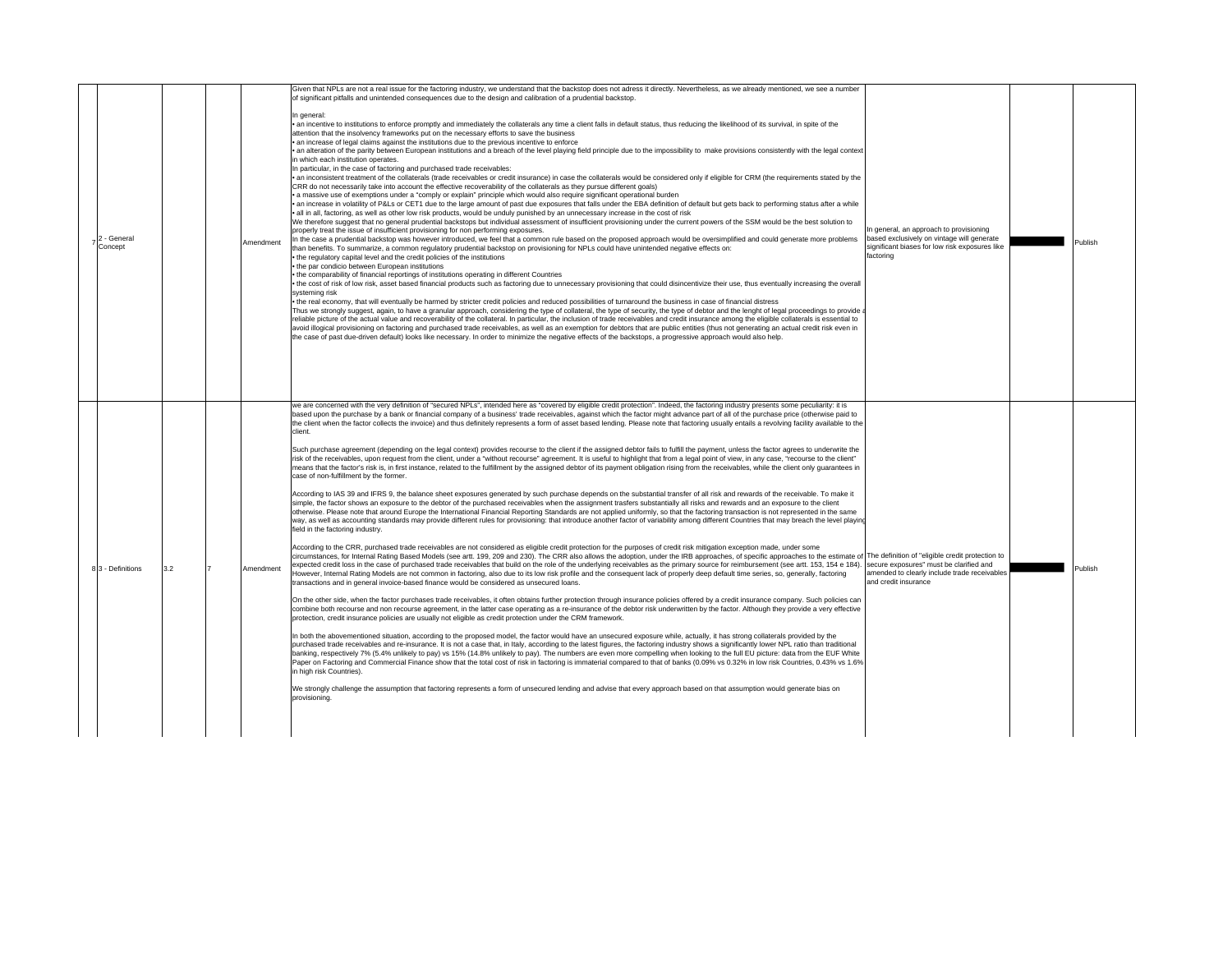|                                               |     |                 |               | Usually, such collaterals deploy their benefits in the short term. However, in the case of legal proceedings, it is not uncommon that the enforcement takes a certain number of months<br>or even years (that is the case, e.g. of public entities which are subject to administrative procedures). There is no reason to penalize the related exposures by way of a minimum<br>required level of provisioning or deduction from the regulatory capital. We therefore suggest that a backstop model on provisioning built on the separation between "secured" and<br>"unsecured" exposures is too simplified and biased.<br>Moreover, we wish to underline that, due to the link with late payments in trade relationships, the factoring industry shows, in some Countries more than in others, a significantly larger<br>amount of default exposures to debtors due to the 90 days past due rule, which is close to 21 times the same share in traditional banking (Assifact estimates). Such default are<br>normally not a real indicator of increasing risk, reflecting the payment behaviours of a business or industry. Thus, the cure ratio of those past due exposures is very high (Assifact<br>estimates that for Italy only 1.72% of new unlikely to pay exposures in 2016 in factoring came from the past due over 90 days exposures). The coverage ratio on those exposures is<br>lower than in traditional banking reflecting the abovementioned overestimation of default due to late payment (while, to provide a full picture, the coverage ratio on unlikely to pay<br>exposures is higher, on average).<br>We wish to underline that a prudential backstop would unnecessarily exacerbate volatility in P&Ls or prudential CET1 of the factoring companies if applied. Indeed, it is highly probable<br>that such unnecessary increased provisions would be compensate by recoveries in the following quarter(s) or year.                                                                                                                                                                                                                                          |                                                                                                                                                              |         |
|-----------------------------------------------|-----|-----------------|---------------|---------------------------------------------------------------------------------------------------------------------------------------------------------------------------------------------------------------------------------------------------------------------------------------------------------------------------------------------------------------------------------------------------------------------------------------------------------------------------------------------------------------------------------------------------------------------------------------------------------------------------------------------------------------------------------------------------------------------------------------------------------------------------------------------------------------------------------------------------------------------------------------------------------------------------------------------------------------------------------------------------------------------------------------------------------------------------------------------------------------------------------------------------------------------------------------------------------------------------------------------------------------------------------------------------------------------------------------------------------------------------------------------------------------------------------------------------------------------------------------------------------------------------------------------------------------------------------------------------------------------------------------------------------------------------------------------------------------------------------------------------------------------------------------------------------------------------------------------------------------------------------------------------------------------------------------------------------------------------------------------------------------------------------------------------------------------------------------------------------------------------------------------------------------------------------------|--------------------------------------------------------------------------------------------------------------------------------------------------------------|---------|
| 4 - Prudential<br>9 provisioning<br>backstop  | 4.2 | 10              | Amendment     | We note that the calibration lacks of any justification and statistical reference. We feel that the calibration of the approach should not be set arbitrarily but should take into<br>consideration the lenght of legal proceedings to enforce the loan, which is different from country to country, so that any EU common backstop would breach the level playing field if not a rone size fits all" calibration wo<br>properly adjusted. In the case a regulatory prudential backstop was to be implemented, we suggest that the National Supervision Authority could make such adjustments in order to get the level playing field: Country-specifi<br>a consistent balance between the expectations of the EU Supervisors, the needs of the banking industry and the need of transparency and accountability of their financial reports at<br>investors' benefit                                                                                                                                                                                                                                                                                                                                                                                                                                                                                                                                                                                                                                                                                                                                                                                                                                                                                                                                                                                                                                                                                                                                                                                                                                                                                                                  | adiustment must be allowed                                                                                                                                   | Publish |
| 4 - Prudential<br>10 provisioning<br>backstop | 4.2 | 10 <sup>1</sup> | Amendment     | One should also discriminate according to the counterparty: an unsecured loan to a business and an unsecured loan to a public administration bear very different risk profiles (credit<br>risk is almost non existent in the latter case, even though the enforcement of the loan may take a long time).<br>It is worth noticing that losses on public debtors are extremely infrequent, even if the delay in payments might be relevant. The long-standing experience of factoring companies active<br>this word howing that research public sectors in Europe and notably in Italy, Spain, Portugal, Poland and Slovakia shows that losses generated by past due receivables to the public healt sector and local public debtors des<br>governments (even when distressed) are non existent: on the contrary, past due receivables to PAs usually generate overrecoveries thanks to legal interests accruing on late<br>payments in trade relationships.<br>A preliminary impact assessment made by Assifact shows that such approach would significantly affect the reliability of the accounting reporting made by the banks, as it would compe<br>them to take unnecessary provisions that will not result in losses but rather in recoveries, thus reducing the transparency to the markets. We strongly advise that debtors that are publionally<br>entities should be exempted from such minimum level of provisioning.                                                                                                                                                                                                                                                                                                                                                                                                                                                                                                                                                                                                                                                                                                                                                       | minimum provisioning due to absence of real<br>credit risk                                                                                                   | Publish |
| 4 - Prudential<br>11 provisioning<br>backstop | 4.2 | 10 <sup>1</sup> | Amendment     | A calendar approach to provisioning applied to all institutions would be inconsistent with the actual recoverability of collaterals, which is a function of various factors that need careful<br>assessment and valuation like, e.g.:<br>• Type of collateral<br>Type of security (i.e. pledge / assignment / )<br>Type of debtor (e.g. private / public entity)<br>• Local legal environment<br>And so on<br>The high recovery power of purchased trade receivables is confirmed by the low NPL ratio in factoring, which (see above) in the case of Italy is in average 50% lower compared to tha<br>of general banking and even 64% lower when true unlikely to pay exposures are compared. Provisioning basing only on vintage would frustrate the institutions' efforts to estimate the<br>LGD and penalize low risk products.                                                                                                                                                                                                                                                                                                                                                                                                                                                                                                                                                                                                                                                                                                                                                                                                                                                                                                                                                                                                                                                                                                                                                                                                                                                                                                                                                   | A calendar approach to provisioning is not<br>consistent with the actual recoverability of a<br>loan, thus penalizing low risk products such<br>as factoring | Publish |
| 4 - Prudential<br>12 provisioning<br>backstop |     |                 | Clarification | The Addendum, in its current form, proposes an innovative approach to provisioning, the impact of which seems to go far beyond its purposes, with the counterdeductive consequence<br>to penalize low risk exposure such as factoring by way of the introduction of a methodology to provisioning merely based on "vintage", that does not take into account the peculiarity of<br>trade receivables.<br>According to the impact assessment performed by Assifact (attached), the largest impact is indeed expected on the lowest risk exposures such as purchased receivables to debtors<br>that are past due but, especially in the case of public debtors, do not present any actual significant increase in credit risk. The current provision practices of factoring companies<br>consider such features of the purchased receivables, that would be frustrated in the case a linear calendar approach to determine miminum requlatory backstops for provisioning was<br>adopted.<br>The large amount of unnecessary provisioning on such exposures, that will exceed by far the actual future losses and generate proportionally large recoveries in the following reportin<br>periods, would also reduce the reliability and transparency of the financial reporting of banks, making them less intelligible for the markets, in open contrast with the very purposes of<br>the Addendum. Such statements are backed up by strong evidence in the factoring sector: in Italy, as above mentioned, only 1,72% of new unlikely to pay exposures in 2016 came<br>from a "past due over 90 days status", so that for trade receivables the default based on the past due rule represents a mere accounting classification but not a real credit risk event. In<br>particular, the unintended consequences impact on factoring companies active on public administrations debts: according to figures to end of year 2016, unlikely to pay exposures to<br>PA are only 0,9% of the total net exposures, while looking to actual bad debts the figures show a net value below 0,2%, suggesting there is no need to address such exposures with<br>minimum backstops on provisioning. | The application of the calendar backstop to<br>factoring could harm reliability and<br>transparency of financial reporting of<br>factoring companies         | Publish |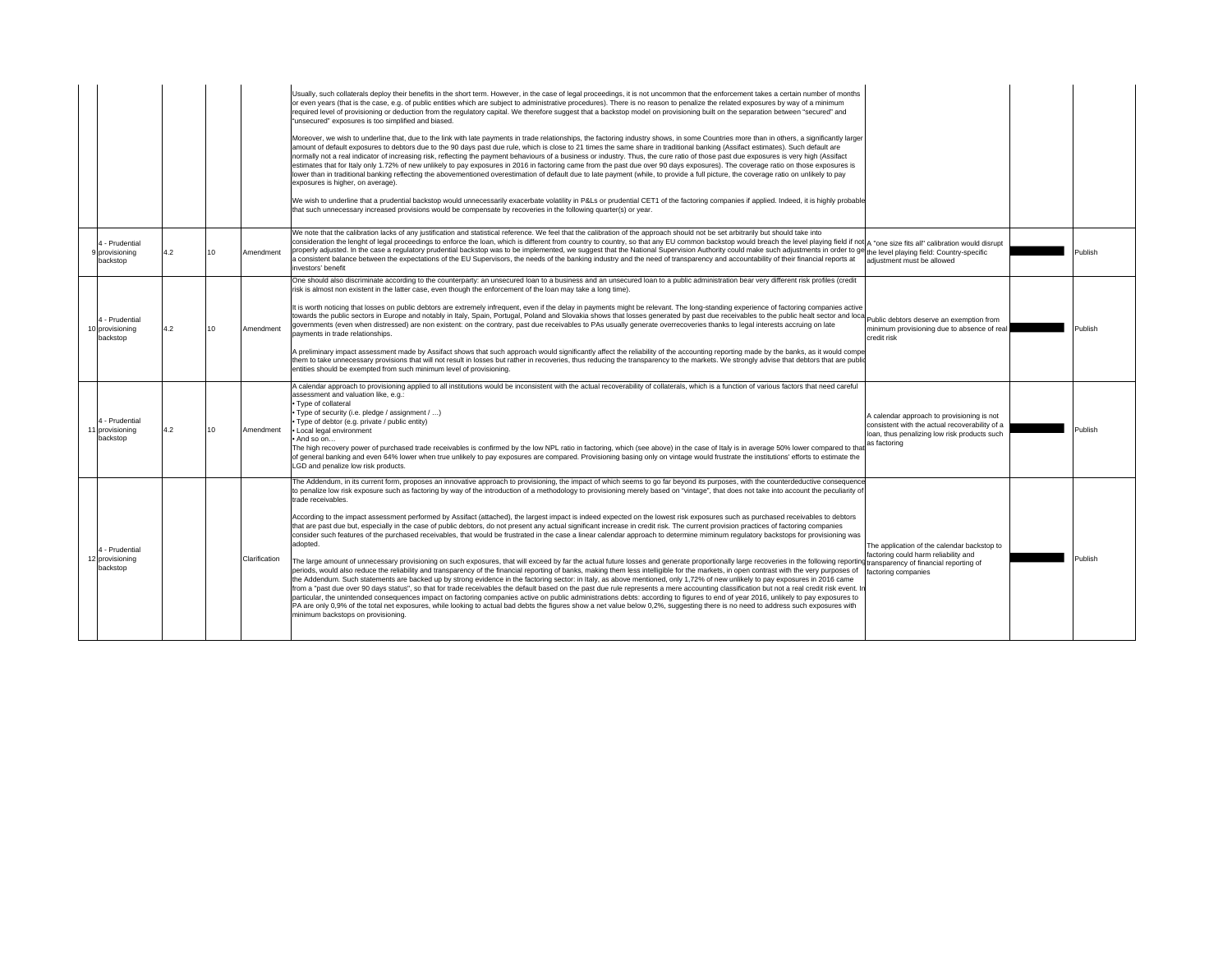

Impact study on

# Consultation document Addendum to the ECB Guidance to banks on nonperforming loans: Prudential provisioning backstop for non-performing exposures

This note addresses the potential impact on the Italian factoring industry of the proposed calendar approach to provisioning for NPLs as introduced by the draft "*addendum to the ECB Guidance to banks on nonperforming loans: Prudential provisioning backstop for non-performing exposures*".

Summary of results

- The Addendum is likely to impact strongly on factoring with an overall increase of required provisioning of +165.9% with respect to the current level of provisioning
- The impact is higher for debtors, especially PA
- · The impact would be tremendous with regard to past due over 90 days exposures, with linear minimum backstops representing up to 6,3 times the current level of provisioning
- · Such impact would be counterdeductive as it would strike mostly on a low risk kind of exposures, such as receivables, where past due over 90 days is not a real indicator of impairment.
- 1. Sample

The impact has been analized on a sample of non performing exposures gathered by Assifact from 8 members, representing 39% of the total factoring turnover of year 2016.

The sample is made of 4.585 records representing different subjects that have been classified as non performing from 1st January 2014 to 31st December 2016.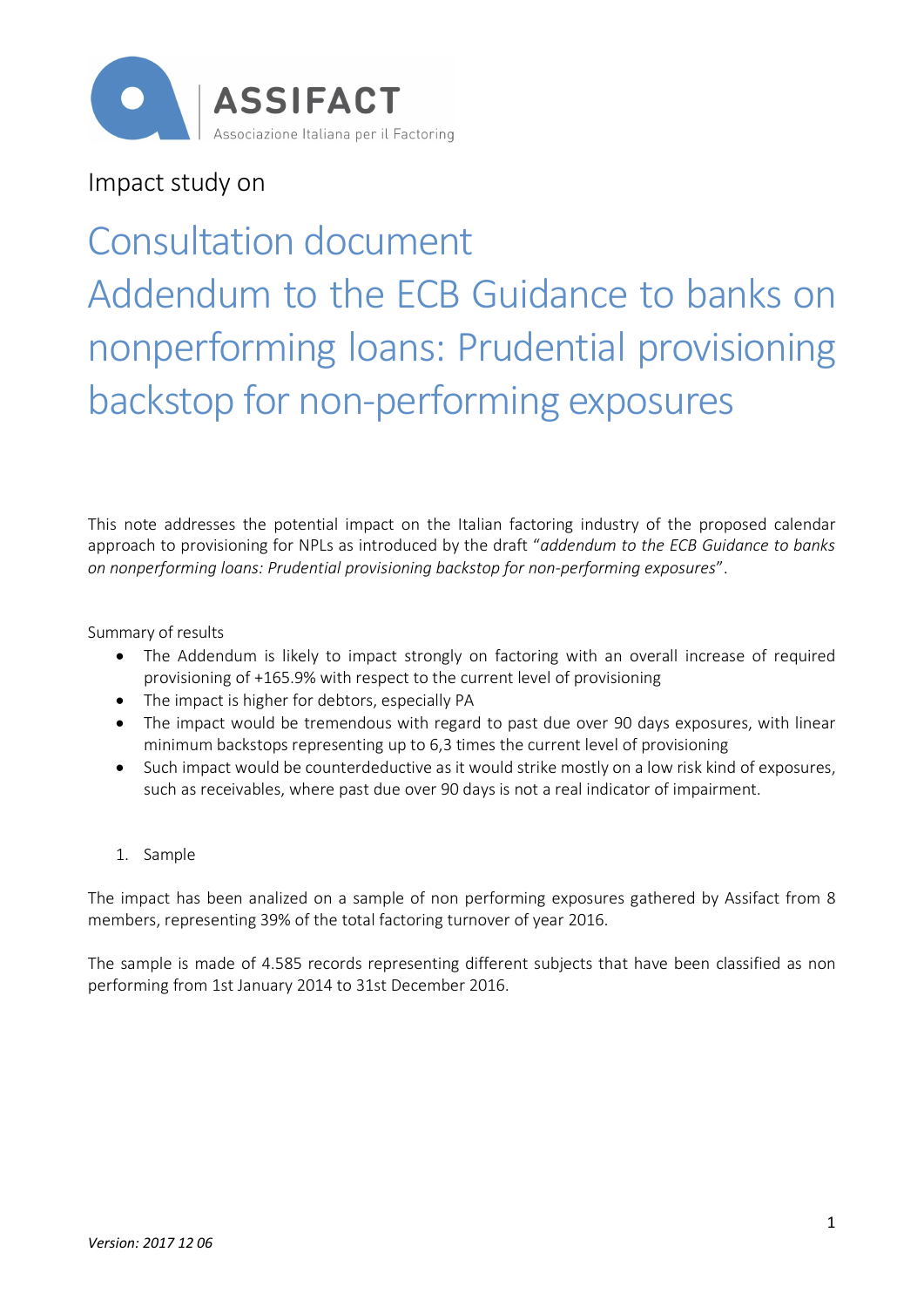

#### Picture 1.1 - Description of the sample



Most of the analyzed records refer to exposures to account debtors related to non recourse purchased of trade receivables. About 1/3 of the sample is made of public entities.

2. Methodology

In order to assess the potential impact of the proposed approach, we performed a backward analysis on the previous 3 (complete) years. For each NPL we gathered info on:

- $\bullet$ Date of default
- $\bullet$ Role of the counterparty
- Type of the counterparty
- Status on 31/12/2014, 31/12/2015, 31/12/2016
- Balance at 31/12/2014, 31/12/2015, 31/12/2016
- Total provisioning on the exposures at 31/12/2014, 31/12/2015, 31/12/2016  $\bullet$

The impact of the proposed calendar approach has been estimated through re-elaboration the total provisioning according to the calendar approach, under the following assumptions:

- Linear calendar provisioning proportional to the vintage of the default exposures (that has been determined as the number of days since default)
- Calendar provisioning as a minimum backstop (where current provisioning exceeds calendar provisioning, the first has been considered also in the new scenario)
- Exposures to factoring have been considered as "unsecured". Although the consultation paper refers to the eligibility of collaterals under CRM-rules, nothwithstanding the application of a Standardized or IRB approach, the eligibility of trade receivables and credit insurance is questionable and uncertain so that factoring might be considered as fully "unsecured" and subject to the 2 years full provisioning deadline. A 3-year period has then been considered as proxy of a "full provisioning cycle" under the ECB calendar approach
- All NPLs of the sample have been classified under the current classes:
	- $\circ$  PDU (past due over 0 days)
	- $\circ$  UTP (unlikely to pay)
	- $\circ$  SFG (bad debts)
- To simplify the analysis, only final default status has been considered.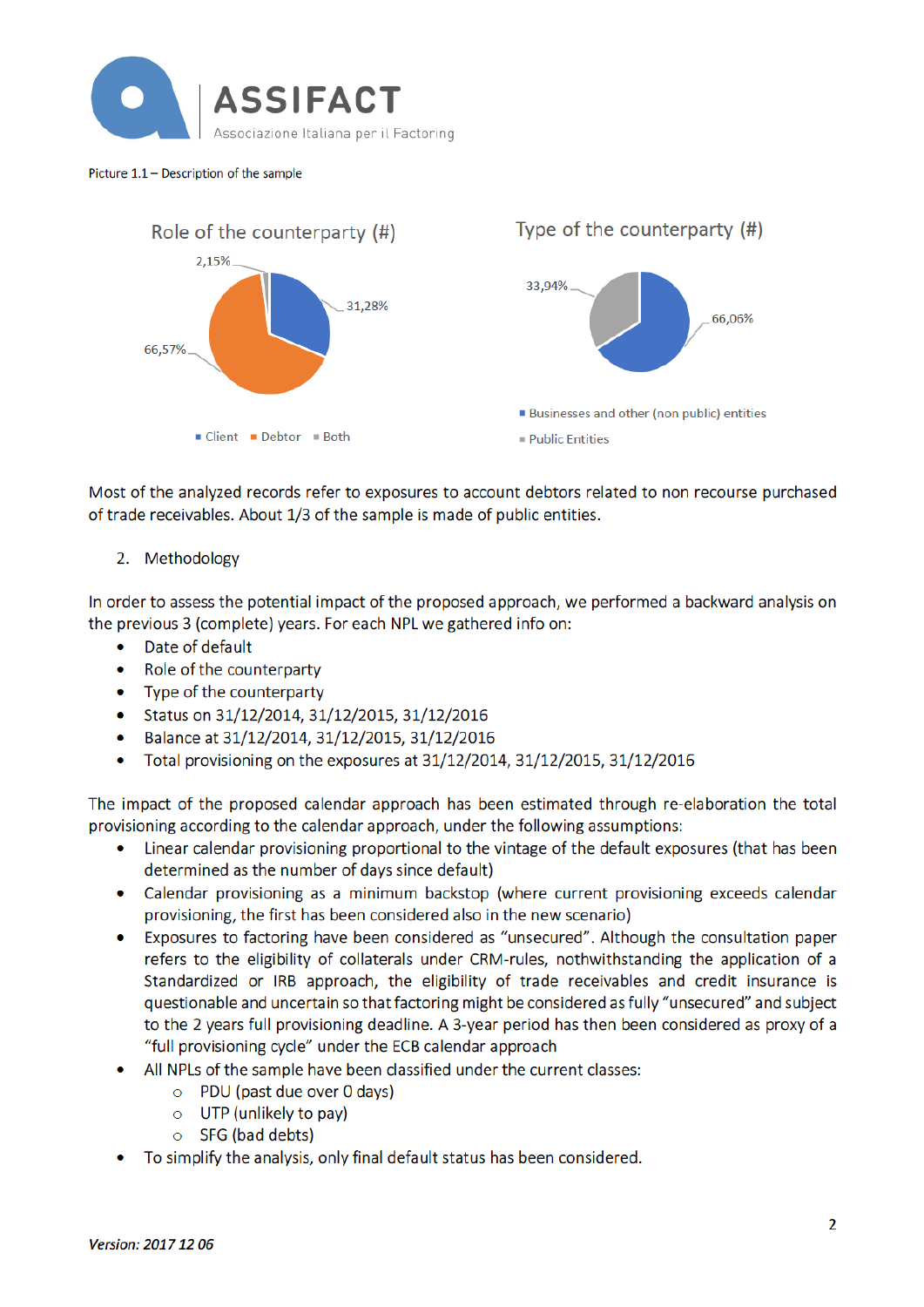

The difference between the current provisioning and the calendar provisioning for each year has been considered in order to estimate the impact on the profit and loss for each of the three year. Although the analysis is "backward looking" and not "forward looking", the working group assessed that provisioning in factoring are more stable than in banking so the past 3 years could provide the best and simplest proxy of the actual impact on the next 3 years, also considering the strict timing of the consultation.

3. Results

The total impact on the profit and loss of factoring companies the tree years analysed is estimated to +247.093.343 €, representing an overall increase on the current provisioning of +165.9%. The increase in provisioning is growing during the three years. The lower impact on the first exercise is in line with expectations and consistent with the linear provisioning proportional to the vintage of the exposure as all analyzed counterparties defaulted after 1st january 2014. The large impact on 2016 profit and loss is consistent with the full provisioning backstop under the ECB calendar approach after 2 years since default.

The impact on the total cost of risk ranges from 11.77% in 2014 to 21.19% in 2016.



Picture 3.1 - Cost of Risk of factoring NPLs with calendar provisioning

The impact looks higher for non performing exposures to assigned debtors than for clients, and in particular to public administrations.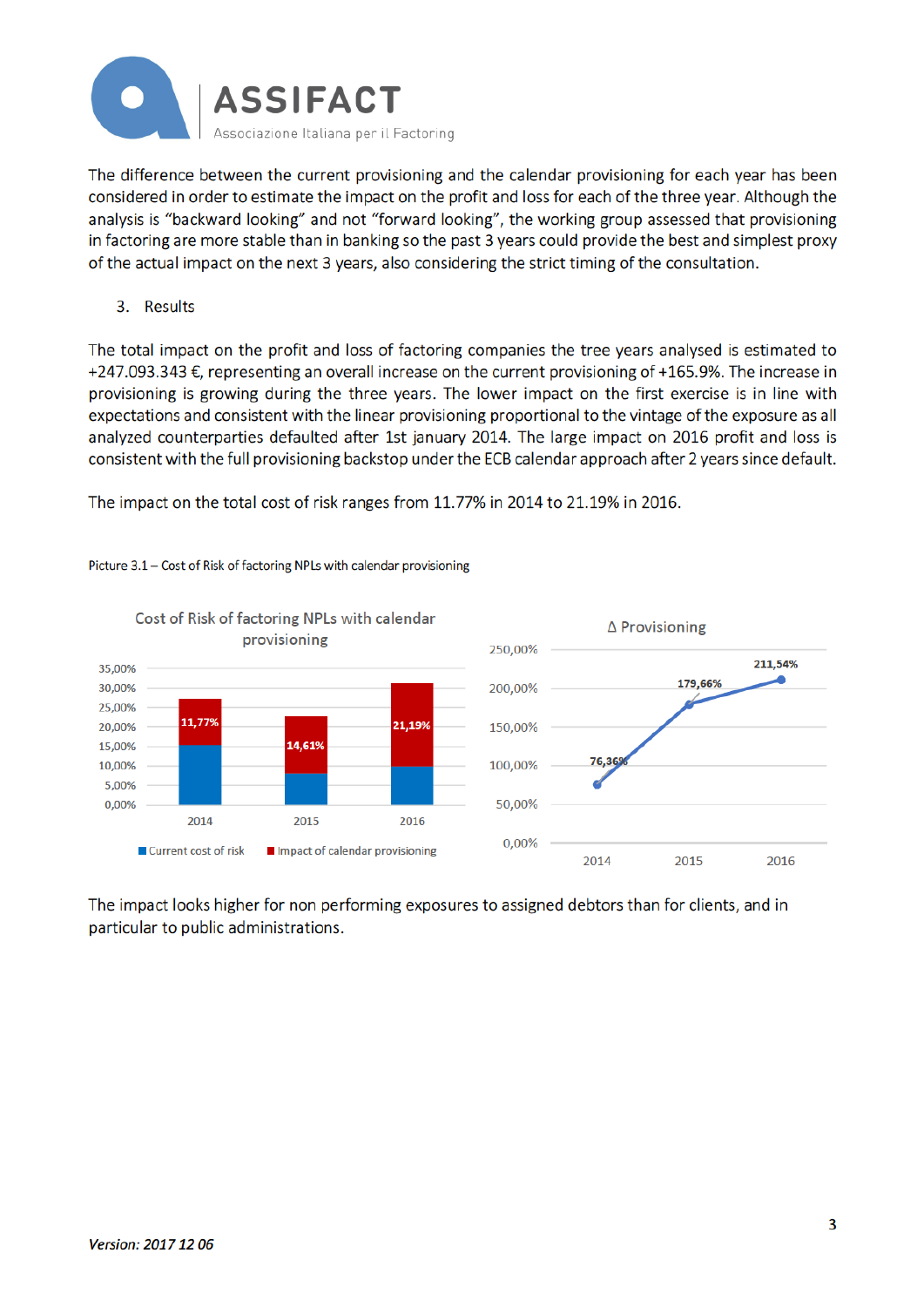

#### Picture 3.2 - Impact of increased provisioning under calendar approach by type and role of counterparty



∆ provisioning by type of counterparty

∆ provisioning by role of counterparty



The impact varies depending also in default status. In particular, the impact is significant for UTP and SFG, and it is dramatically higher on past due over 90 days exposures.

Picture 3 3 - Impact of increased provisioning under calendar approach by default status of counterparty



Impact of calendar provisioning by default status